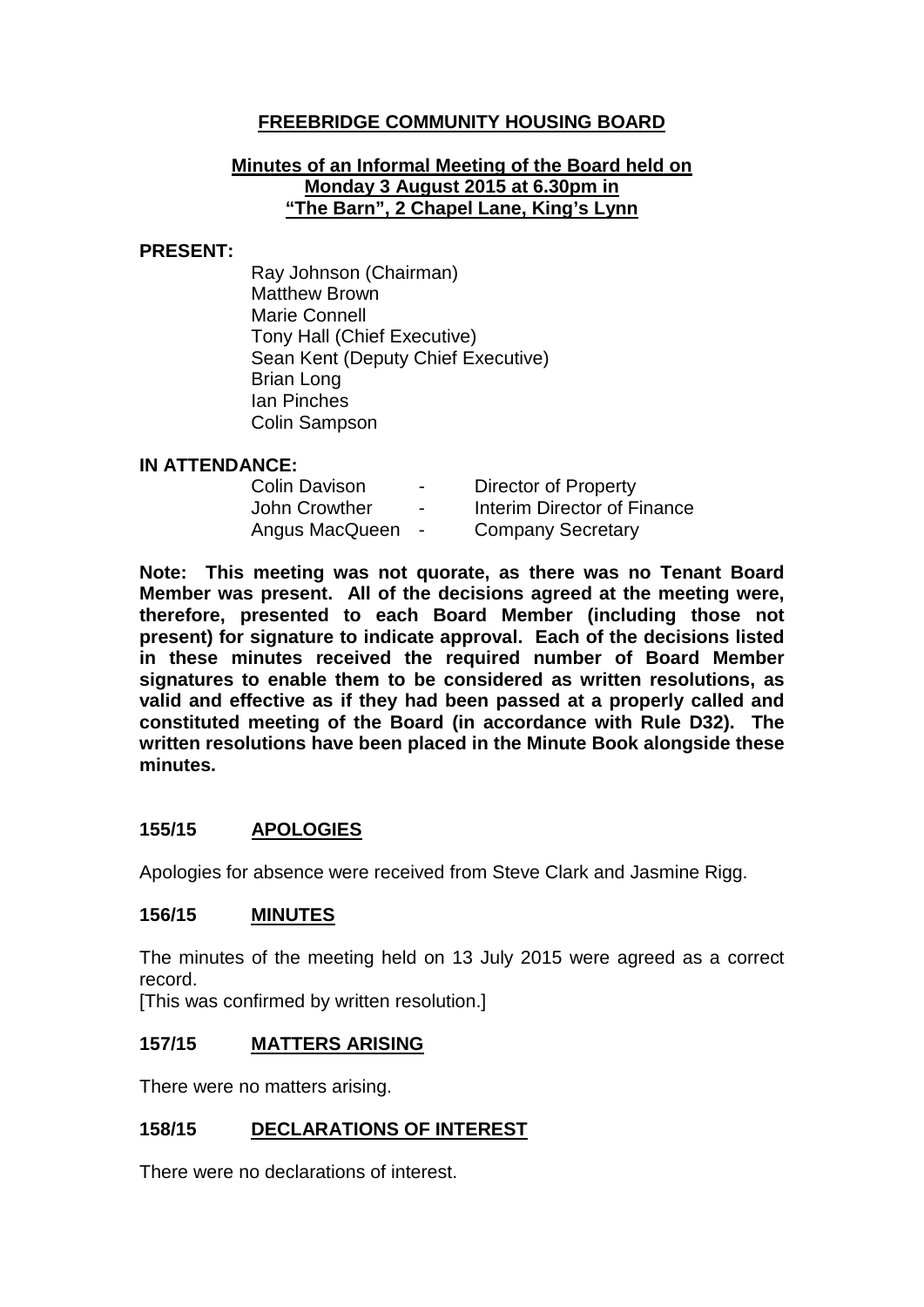## **159/15 CHAIRMAN'S UPDATE**

The Chairman said that, in addition to his usual weekly meetings with the Chief Executive, he had attended the following events since the last meeting:

- $\cdot$   $e^2$  Joint Members' Meeting, in Ipswich on 15 July 2015
- Construction Industry Training Board (CITB) apprenticeship awards dinner, in Bircham Newton on 16 July 2015
- Board "Iron Grip" training, on 17 July 2015
- Queen Elizabeth Hospital Governors' Council, on 23 July 2015
- Hillington Square fete, on 25 July 2015
- Festival Too final performance and reception, on 25 July 2015.

The Chairman added that Wayne Hemingway had been the guest speaker at the CITB apprenticeship awards dinner, and had made very positive comments publicly about the Hillington Square project.

The Chairman stated that he had been pleased with the Hillington Square fete, which had been well attended and had received good press coverage.

## **160/15 CHIEF EXECUTIVE'S UPDATE**

A written update from the Chief Executive had been previously circulated and was noted by the meeting.

The written update covered the following issues:

- Government Budget Update
- Plaxtole House
- Development Updates
- Community Conference
- Review of Board Member Agreement for Services
- Board Member Declaration

With regard to the Government Budget update, the Chief Executive said that detail was being considered around the one percent rent reduction each year for the next four years. Management Team and Finance had been working hard on reshaping the Financial Plan and Business Plan, to prepare for the reduction. It was intended that the Board would have input into this process through a "Thinking Session" in September, and then a formal Board report in October. This would meet the Regulator's deadline of 30 October 2015 for the submission of the revised Financial Forecast Return. The meeting supported this as a way forward.

[Confidential wording]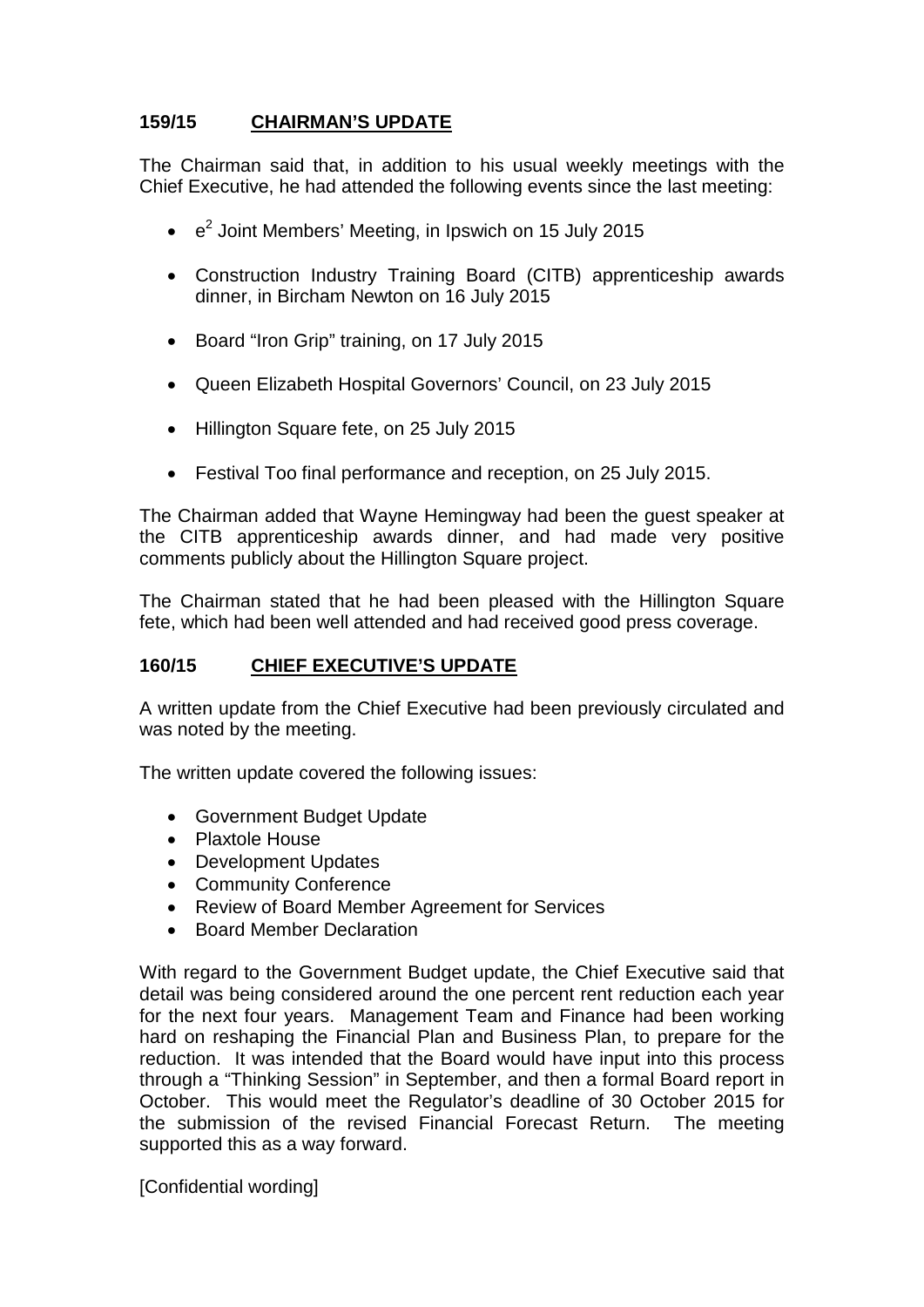# **161/15 AUDIT COMMITTEE RECOMMENDATIONS**

The meeting received a report which introduced the recommendations of the meeting of the Audit Committee held on 6 July 2015.

Recommendations 1 and 2, as listed in the report, were considered under item 8 of the agenda (minute number 162/15 below), and recommendations 3, 4 and 5 were considered under item 9 of the agenda (minute number 163/15 below).

With reference to recommendation 6, it was

**AGREED:** That the Board recommend to the 2015 AGM that Grant Thornton be appointed as the Association's External Auditor (this being initially over a three year period starting in 2015/16, with an option to extend for a further two years).

[This was confirmed by written resolution.]

### **162/15 INTERNAL CONTROLS ASSURANCE ANNUAL REPORT 2014/15**

The Deputy Chief Executive presented the Internal Controls Assurance Annual Report 2014/15. The report explained the requirements of the business assurance exercise and the approach that the Association had chosen to adopt, and presented evidence from a wide variety of internal and external sources.

The meeting welcomed the report, in particular the transparent view that it provided of the organisation. It was highlighted that there had been a significant number of medium risk findings from Internal Audit reviews during the year, and that these should be addressed at the earliest opportunity by the Management Team. The Deputy Chief Executive said that the Audit Committee was monitoring this situation. Managers had been challenged to reduce the number of medium risk findings from future audits, and if necessary would receive further training. A behavioural audit had been included in this year's Internal Audit programme which would investigate whether there were any underlying reasons for the number of medium risk findings.

In answer to a question, Ian Pinches, Chairman of the Audit Committee, confirmed that the Committee was monitoring the issues around procurement that had been raised by the Internal Audit process. The fact that the issues had been identified demonstrated that the appropriate controls were in place.

Having noted the recommendations of the Audit Committee, the meeting

## **AGREED:**

1) That the Internal Controls Assurance Annual Report 2014/15, as presented, be approved.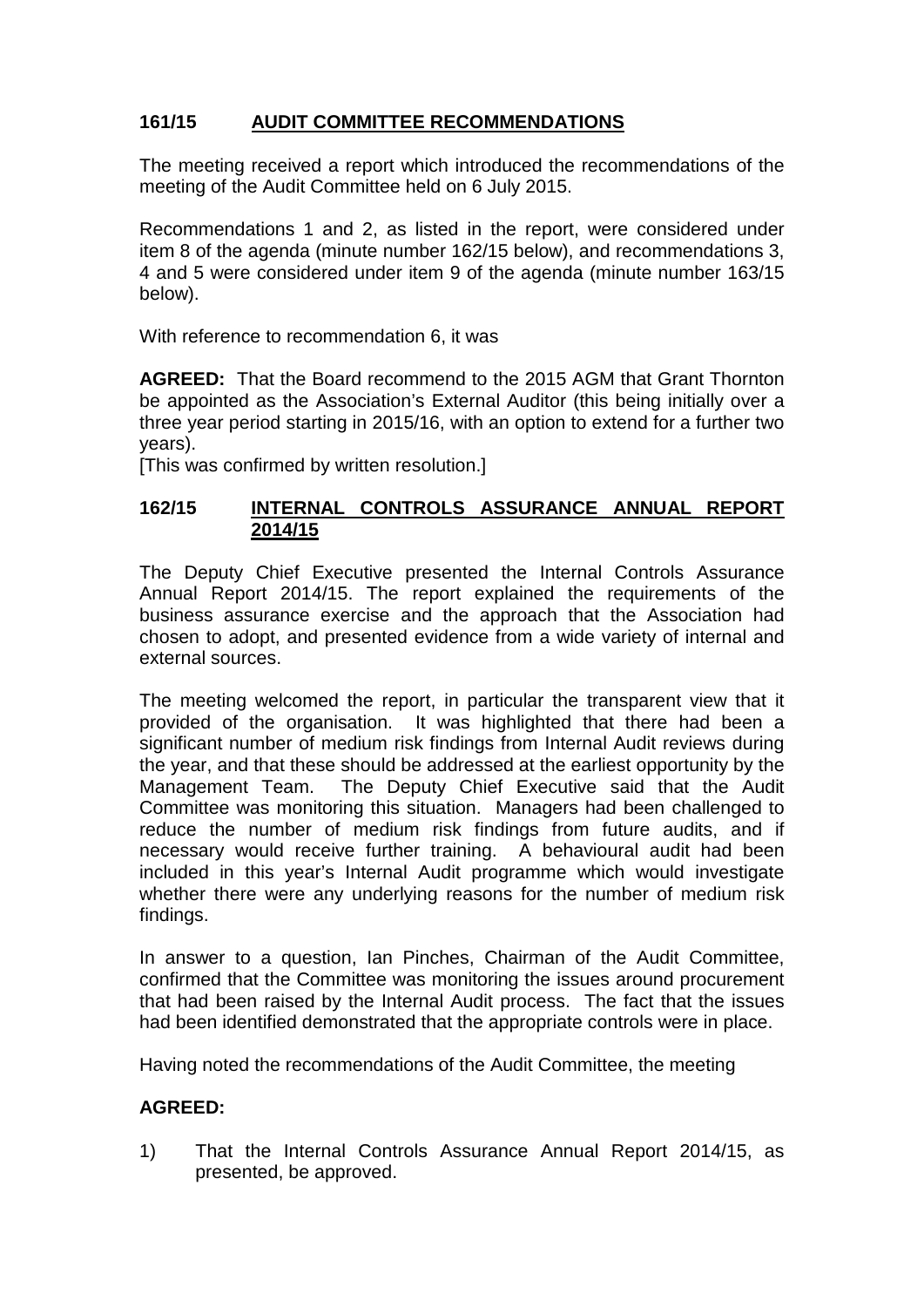2) That the statement of internal controls, as presented, be approved for inclusion in the Association's statutory financial accounts 2014/15. [These were confirmed by written resolution.]

## **163/15 DRAFT STATUTORY ACCOUNTS 2014/15**

The Interim Director of Finance presented a report which detailed the Association's draft statutory accounts 2014/15, including the Board of Management Report, Operating and Financial Review, Auditor's Report and Financial Statements. Also presented for approval were the Audit Findings Report 2014/15 and the Letter of Representation to the External Auditor.

The Interim Director of Finance highlighted that, whilst the Audit Findings report had not recommended any changes to the accounts, the following key issues had been raised and were being addressed by Management Team:

- A strong recommendation to capitalise costs on a monthly basis
- The need for a full Assets and Liabilities Register.
- The need to ensure that information held on housing assets was up-todate.
- The need to make adequate provision for doubtful debts bearing in mind the potential impact of welfare reform.
- A recommendation to make year-end supplier statements available.

The meeting observed, in particular, the following points from the accounts:

- Freebridge had scored the highest for tenant satisfaction among the  $e^2$ consortium members.
- The energy efficiency ratings for non-traditional homes were pleasing.
- This was the first year that Board Member pay had been included.
- This was the first year that Freebridge had paid Corporation Tax, albeit a very small amount.

The meeting requested that the average supplier payment period be included in future years' accounts, in compliance with the new requirement to do so.

The meeting took assurance from the fact that the accounts had been reviewed by the External Auditor and the Audit Committee, as well as by the professional financial officers employed by the Association. The meeting congratulated the Management Team on a strong set of accounts, although acknowledged that the changes to Government policy meant that there would be a different situation from next year. The meeting was able to conclude that the business of Freebridge was reasonably stated based on the definition of a 12-month forward look as a "going concern".

Having noted the recommendations of the Audit Committee, the meeting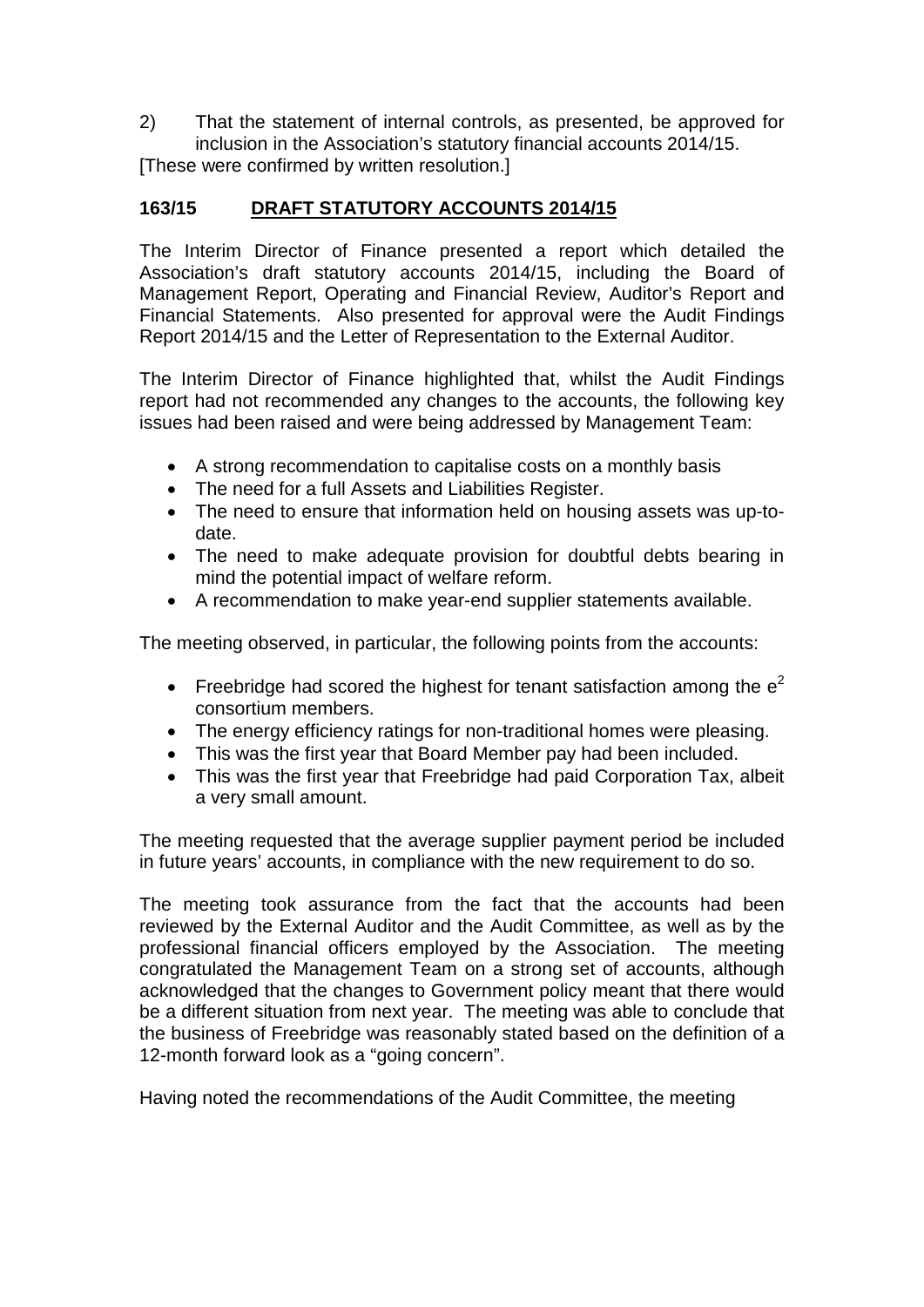### **AGREED:**

- 1) That the statutory accounts 2014/15, as presented, be adopted and the Chairman of the Board, the Chief Executive, the Deputy Chief Executive, and the Company Secretary be authorised to sign these on behalf of the Board.
- 2) That the Audit Findings Report 2014/54, as presented, be approved for submission to the Homes and Communities Agency.
- 3) That the Letter of Representation, as presented, be approved for signature by the Chief Executive.

[These were confirmed by written resolution.]

#### **164/15 RULE CHANGES**

The Company Secretary presented a report which described the final set of Rule changes to be taken forward to the 2015 Annual General Meeting.

[Confidential wording]

The Company Secretary also highlighted that the amendments to Rules C11 and C12, around the refusal of shareholding applications, had been redrafted as requested by the Board at its meeting on 9 February 2015 (minute number 31/15 refers).

#### **AGREED:**

- 1) That the Rule changes listed in section 2 of the report be not taken forward to the 2015 AGM, and that the Rule changes listed in section 3 of the report be taken forward to the 2015 AGM.
- 2) That the revised drafting of Rules C11 and C12, as set out in section 3.2 of the report, be approved.

[These were confirmed by written resolution.]

#### **165/15 BOARD'S REPORT TO THE ANNUAL GENERAL MEETING**

The Company Secretary presented a report which sought approval for the Board's Report to the 2015 Annual General Meeting.

The meeting requested that, in future, the Board's report to the Annual General Meeting include a record of Board Member attendance.

**AGREED:** That the Board's Report to the 2015 Annual General Meeting be approved, as presented.

[This was confirmed by written resolution.]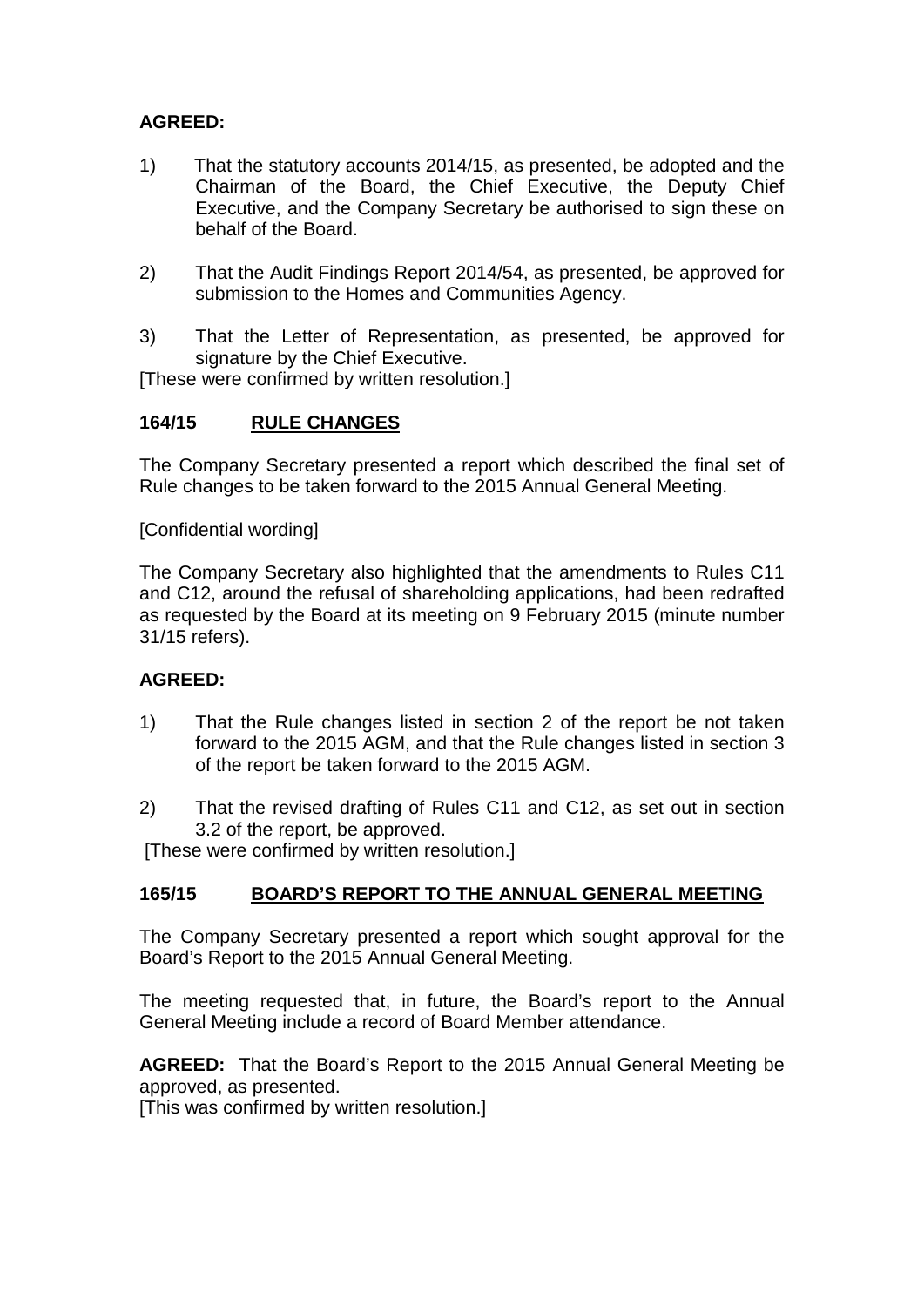### **166/15 DRAFT ANNUAL GENERAL MEETING NOTICE OF MEETING AND AGENDA**

The Company Secretary presented a report which sought approval for the draft notice of meeting and agenda for the 2015 Annual General Meeting.

**RESOLVED:** That the draft notice of meeting and agenda for the 2015 Annual General Meeting be approved, as presented. [This was confirmed by written resolution.]

### **167/15 2015/16 BUSINESS PLAN – FIRST QUARTER UPDATE**

The Chief Executive presented a report which set out the first quarter update to the 2015/16 Business Plan.

The Chief Executive highlighted that the Plan had included an action at 2.6, to "develop model for community cohesion", but this was now likely to be fulfilled via the GOALS UK programme, and so it was suggested that it could be removed. In answer to a question, the Chief Executive explained that GOALS UK was a programme aimed at helping people to identify and strive towards personal objectives. [Confidential wording]

The Chief Executive said that Management Team had populated the Business Plan with timescales and further detail, as previously requested by the Board. However, the Plan was now being rewritten, following the recent changes in Government housing policy. In response to a question, the Chief Executive stated that the Welfare Reform Bill, which included the rent reduction proposals, had been published; further clarity was awaited on the details of the proposals. The Housing Bill, which would include the new Right To Buy and Pay To Stay proposals, was expected early in the new year

The meeting noted the report and

**AGREED:** That action 2.6, "develop model for community cohesion", be removed from the Business Plan. [This was confirmed by written resolution.]

## **168/15 TREASURY MANAGEMENT AND STRATEGY UPDATE**

The Interim Director of Finance presented a report which provided an update on the Association's current position regarding Treasury matters. The report included updated Treasury Procedures and Scheme of Delegations of Authorities for approval.

The meeting noted the report and

**AGREED:** That the revised Treasury Procedures and Scheme of Delegations of Authorities be approved.

[This was confirmed by written resolution.]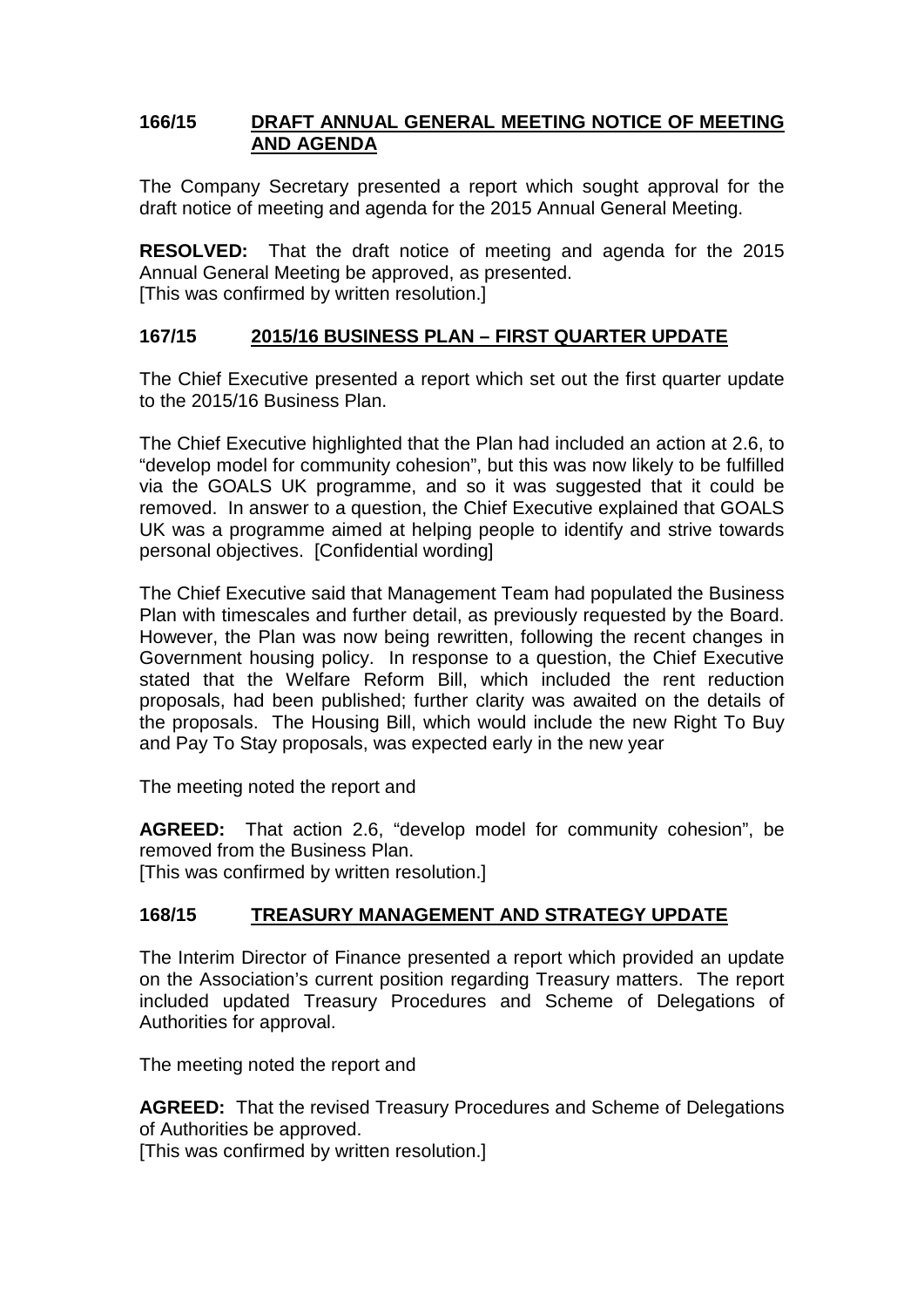# **169/15 OPERATIONS PERFORMANCE OVERVIEW**

The Director of Property presented the Operations Performance Overview report for the quarter ending 30 June 2015. He advised that the report had also been circulated to the Tenant Panel; members of the Panel had commented that a number of targets, in particular relet times, were not being met. These comments had been noted.

The meeting highlighted that performance around former tenant arrears and service charges & other arrears had fallen.

It was pointed out that the target response date had not been achieved for a number of complaints. The Director of Property explained that these were cases where there had been ongoing dialogue with the complainants; responses had therefore been made within the target date, but not via a formal letter. The meeting requested that future reports include an explanation for any similar cases.

The meeting noted the report.

### **170/15 FINANCE AND HUMAN RESOURCES QUARTERLY MANAGEMENT REPORT**

Confidential item

### **171/15 RISK MANAGEMENT AND FRAUD AWARENESS UPDATE**

The Deputy Chief Executive presented a report which detailed risk management activity during the quarter ending 30 June 2015 and provided an update to the Risk Map. He highlighted that Management Team had reviewed the Risk Map, particularly in light of recent changes in Government policy.

The meeting noted the report.

#### **172/15 UPDATE ON DEVELOPMENT OF THE FINANCIAL PLAN**

The Interim Director of Finance presented a report which provided an update on the development of the Financial Plan for 2015/16.

The Interim Director of Finance advised that a meeting would be held with RBS in the following week, to discuss their reaction to the Government's rent reduction announcement. Initial indications were that they would be supportive and were keen to work with associations to find a way forward.

The meeting noted the report.

## **173/15 PROCUREMENT APPROVALS**

Confidential item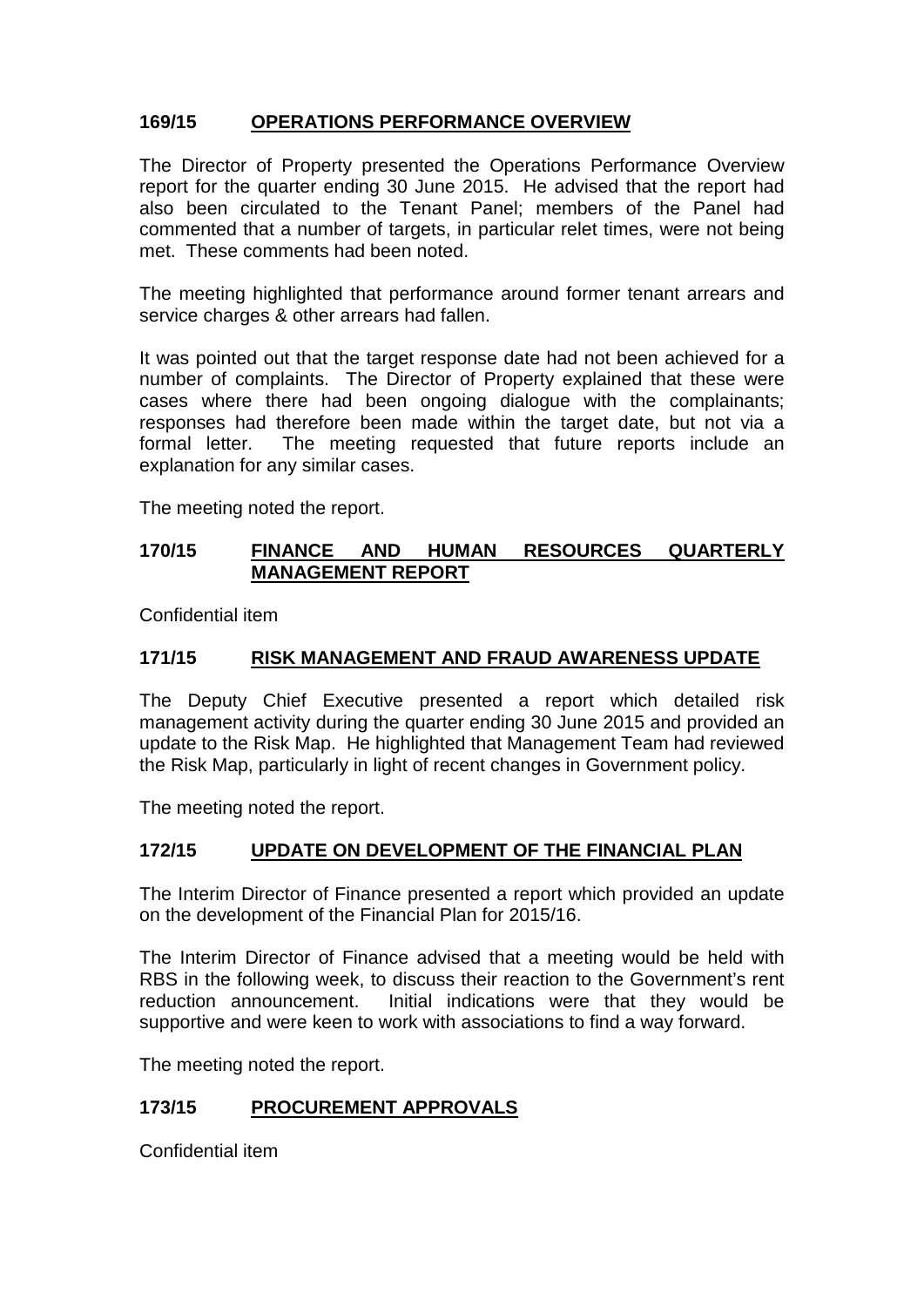# **174/15 COMMITTEE MINUTES**

Ian Pinches, Chairman of the Audit Committee, presented the minutes of the Committee's meeting held on 6 July 2015.

The Chairman advised that, after each Audit Committee meeting, an informal meeting was now being held between himself, the Board Vice-Chairman, the Chairman of the Audit Committee and the Chairman of the Chief Executive's Appraisal Panel, to review issues raised by the Audit Committee and to discuss how they could best be taken forward.

### **175/15 WORK UPDATE**

The Company Secretary presented the work update, which included the following:

- Action Sheet
- Future Work Programme of the Board.

In answer to a question, the Director of Property said that he would provide an update to the next meeting on progress with the installation of smoke detectors in loft spaces where electrical appliances were located.

The meeting noted the update.

## **176/15 ANY OTHER BUSINESS**

#### **(a) Finance Training for Board Members**

The Company Secretary circulated copies of a National Housing Federation book called "Finance Demystified – a guide for housing association board members and non-finance executives". He asked Board Members to read the book in the next month, and then to let him know specific Finance topics that they would like training on. Training would then be arranged in-house.

## **(b) Sheltered Housing Garden Competition**

. Marie Connell advised that she had represented the Board on the Sheltered Housing Garden Competition judging panel. This had been a very enjoyable and worthwhile experience, providing her with an opportunity to meet with a number of tenants. Positive feedback had also been received from another member of the Panel, the Chief Executive of West Norfolk Befriending. The awards ceremony would take place on 10 September 2015.